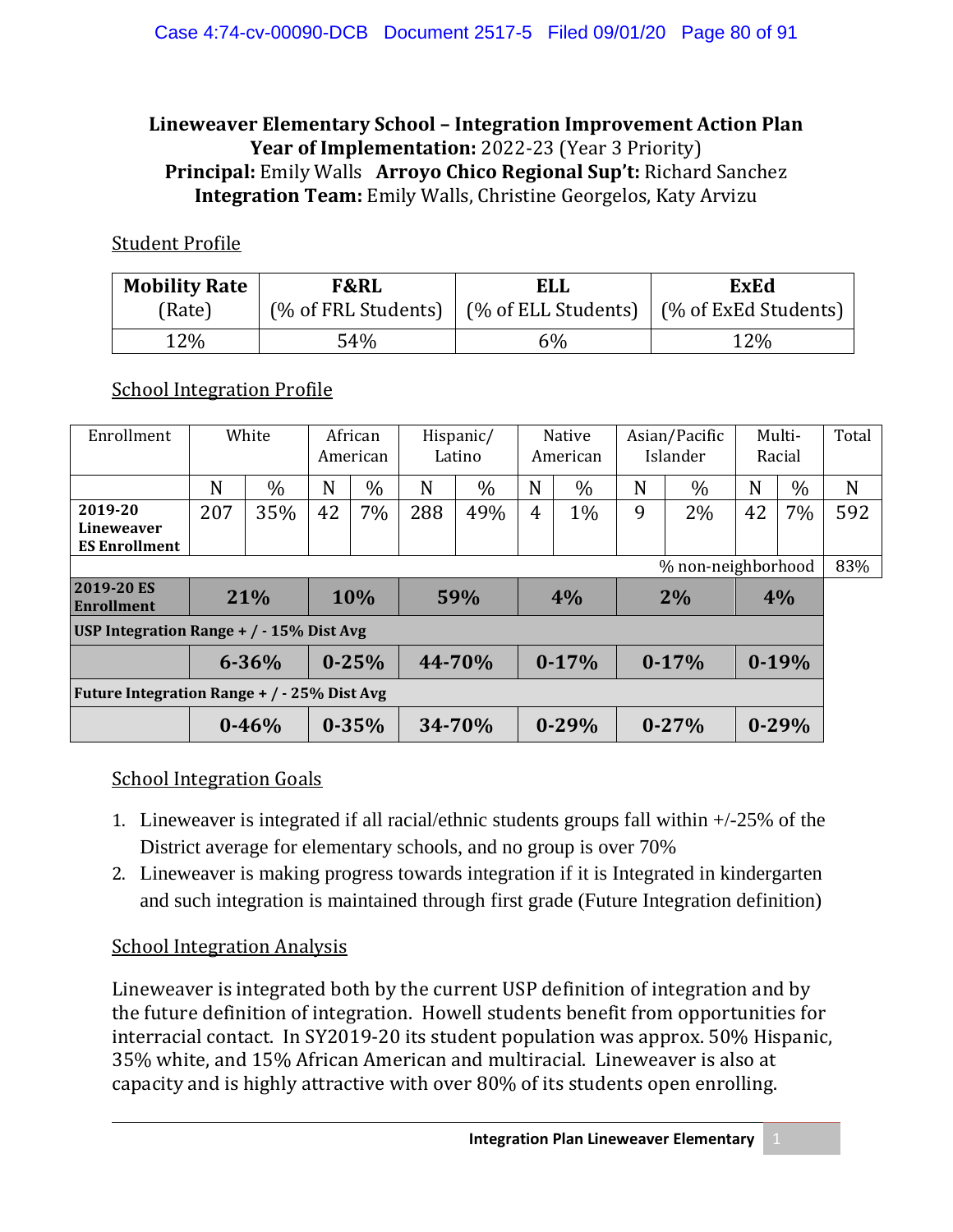## **A. Targeted Population**

Targeted Population: all students

Targeted Recruitment Goal: all students

Targeted zone: there are several areas around Lineweaver with 30 or more recruitable students.

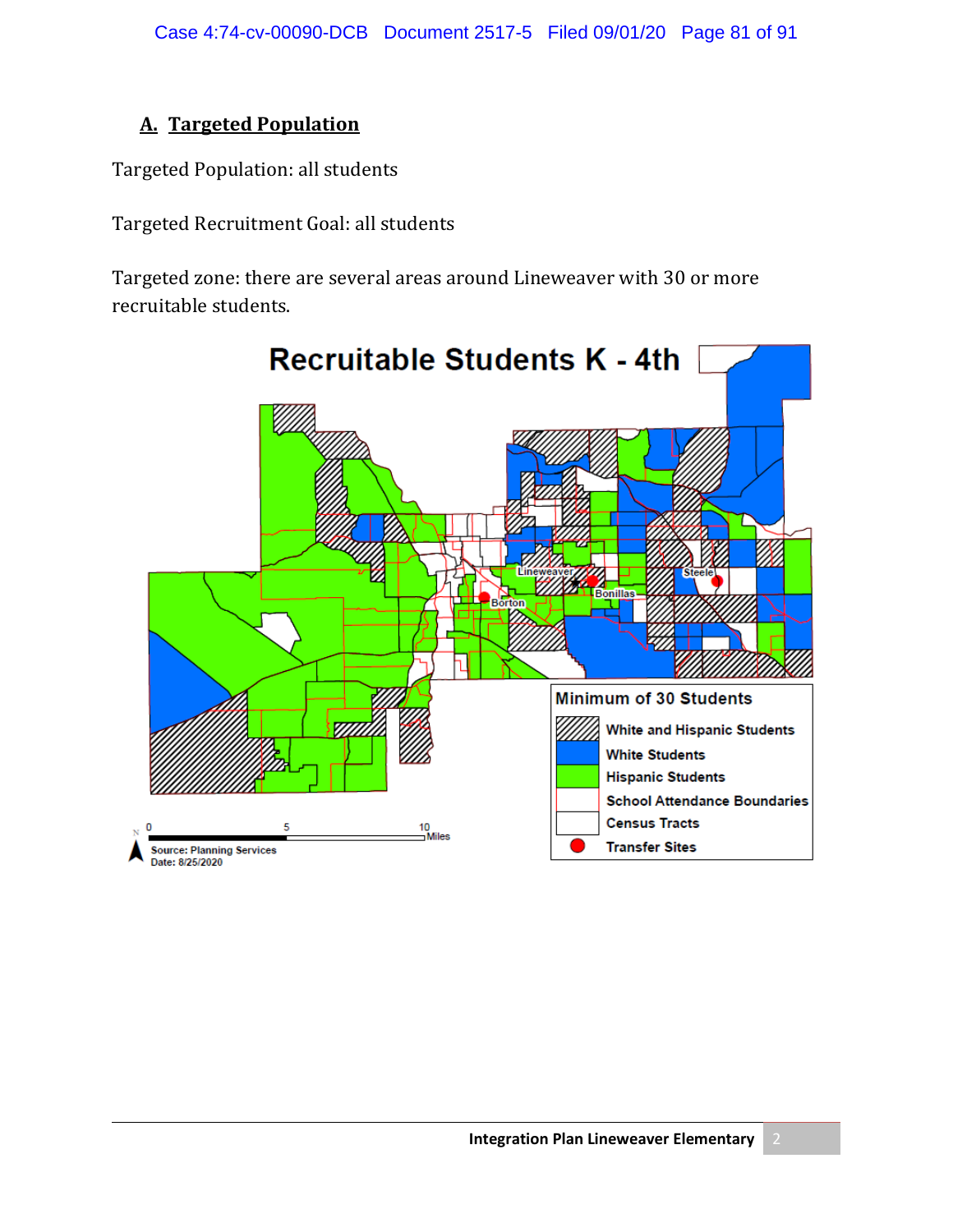## **B. Transportation**

#### **1. Assessment**

#### Existing Services; Needs Based on New Priorities; Service Gaps

Lineweaver currently runs no regular morning or afternoon neighborhood routes. Instead, there are two shuttles from transfer points that serve Lineweaver students who live outside the walk zone. Lineweaver does not have late activity buses. Lineweaver does not assign elementary students to public transportation. There are no contracted services in the morning; there are contracted services in the afternoon. Lineweaver does not currently run express shuttles. Lineweaver is not a transfer site.

Lineweaver is integrated and does not need new routes or express shuttles.

### **2. Strategies**

The District will continue the current transportation offerings at this integrated school.

## **3. Monitoring Ridership and Evaluating Effectiveness**

Student Ridership is a student-tracking software module that enables TUSD's transportation department to monitor student card scans on and off the bus, offering real-time data to help improve planning decisions about the required size of the bus, to analyze opportunities for stop consolidation, and to identify ridership trends. The District will use the Ridership Monitor, part of the Student Ridership module, to monitor the race/ethnicity of students utilizing incentive transportation to determine if it is operating to improve integration at Lineweaver. Ridership will be analyzed on a quarterly basis to determine the effectiveness of the route. Ridership report/findings will be provided to the DSA and evaluated by CSA on a quarterly basis.

## **4. Budget**

There are no anticipated additional transportation costs.

# **C. Marketing, Outreach, and Recruitment Strategies**

**1. Foundation**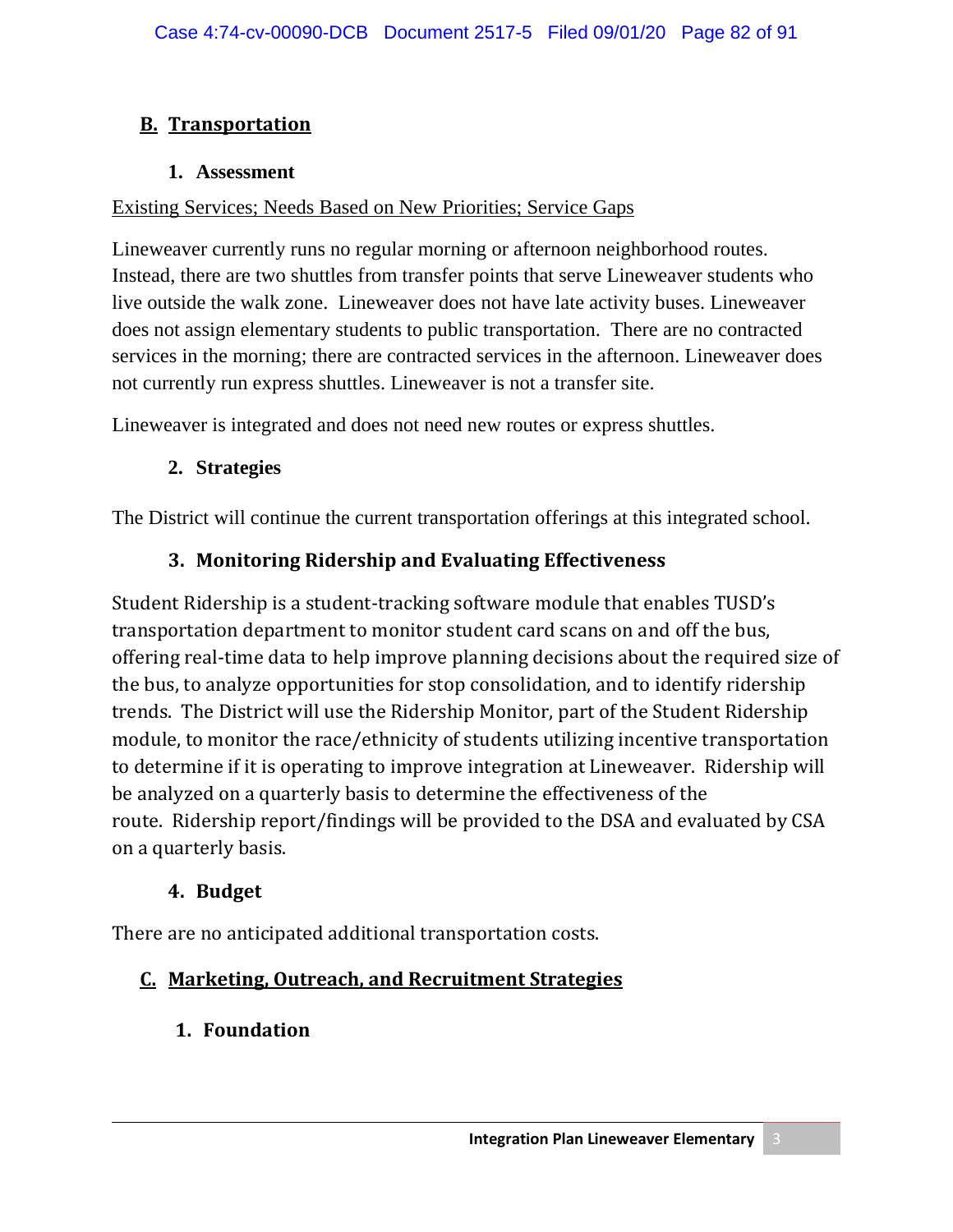The foundation for Lineweaver' marketing, outreach, and recruitment strategies is the ALE/Magnet Outreach and Recruitment Addendum, and TUSD's districtwide "Knowledge Changes Everything" campaign (KCE). KCE is an ongoing campaign that celebrates the power of diversity, seeks to educate parents and students about the research-based benefits of learning from each other, and encouraging parents to consider these benefits for their student when making decisions about where to enroll their child. Research reveals that racially diverse schools benefit students in multiple ways:

- Improved cognitive skills, critical thinking, and problem solving
- Increased ability to work with others from diverse cultures
- Improved test scores
- Wide-ranging educational success, including higher graduation rates
- Learning environments that develop students' "funds of knowledge"

Lineweaver marketing and outreach will focus on highlighting the following: technology instruction with iPads, laptops, and a computer lab, a full-time P.E. and arts integration teacher, as well as resident artists, self-contained Gifted and Talented Education (GATE) classes,

# **2. Professional Learning**

At Lineweaver, all administrative staff, office staff, and any other relevant staff members took the online student assignment training to understand the benefits of an integrated education. In the fall of 2020, prior to the start of the priority enrollment window for SY2021-22, Lineweaver' staff will participate in a targeted professional learning with the Director of Student Assignment and members of the Coordinated Student Assignment committee to review the training, engage in reallife recruitment scenarios, and delve deeper into the planning and preparation for Lineweaver's strategies for the forthcoming enrollment period.

# **3. Strategies**

In addition to the outreach and recruitment strategies outlined in the ALE/Magnet outreach and recruitment addendum, Lineweaver will continue to provide interested families with individualized family school tours.